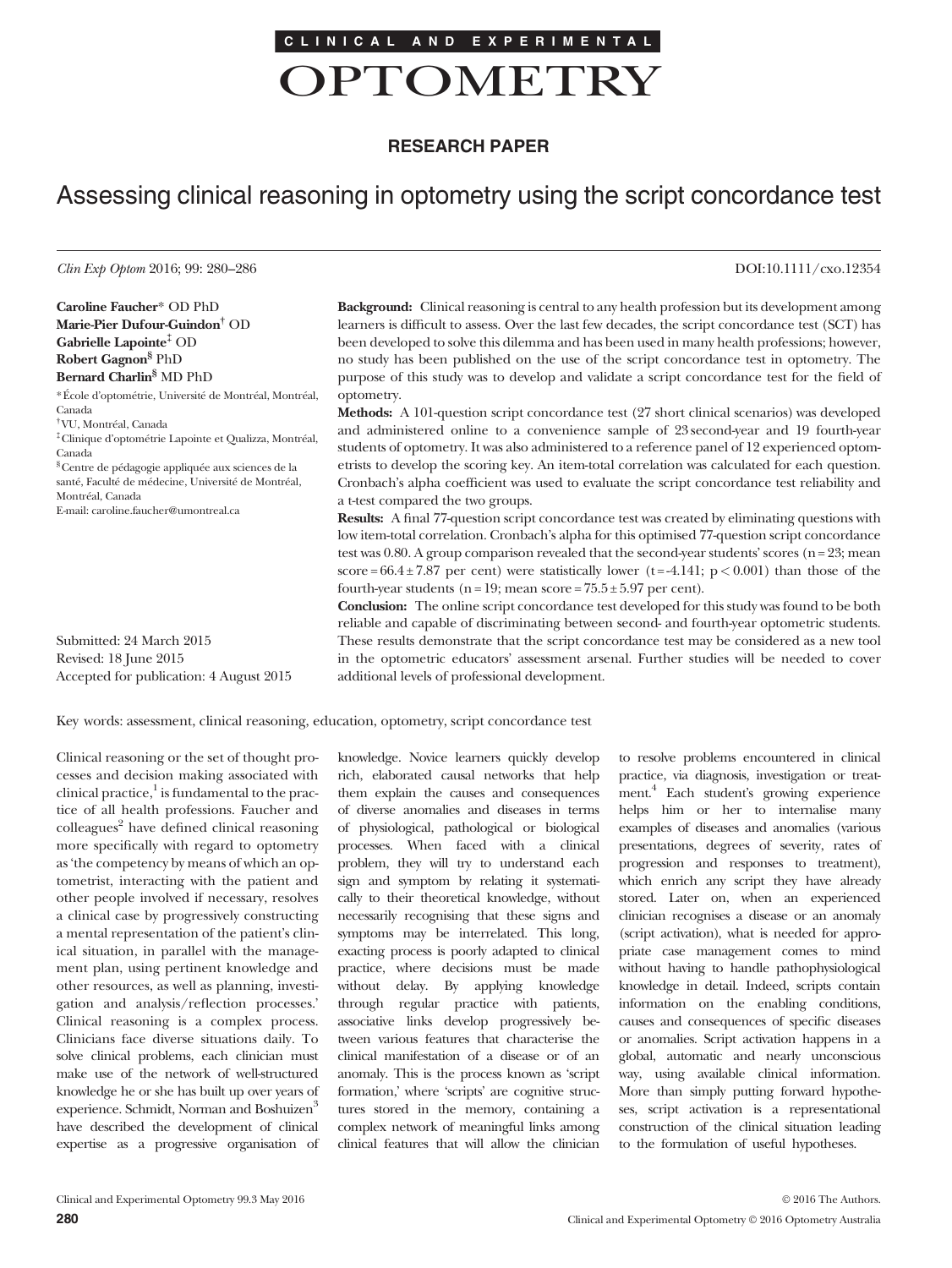Considering this progressive organisation of knowledge with clinical practice, the measure of clinical reasoning becomes an important issue in the context of training, compared to the simple measure of knowledge acquisition. Clinical reasoning is hard to evaluate objectively, given the complex nature of clinical practice, the conditions of uncertainty under which decisions are made and the ensuing limitations on accessing mental processes. Furthermore, unlike theoretical questions, clinical problems rarely have 'right' answers: one problem can be solved in different ways by several experienced clinicians, without any of their solutions being inappropriate. The script concordance test (SCT) is a written evaluation tool designed to assess clinical decision making in ill-defined situations, such as those in which health professionals practice, while at the same time taking the diversity of opinion of experienced clinicians into account as a correction key.5

The script concordance test can be used as an evaluation tool as well as a learning aid, both in initial training and in continuing education.5 Computerising the script concordance test and making it accessible online<sup>6</sup> facilitates its use and allows for diverse uses such as image interpretation.<sup>7</sup>

Script concordance tests have been employed in a number of medical specialties, such as urology, $8$  otorhinolaryngology, $9$  surgery,<sup>10</sup> neurology,<sup>11</sup> paediatrics,<sup>12</sup> radiology<sup>7</sup> and other health sciences, such as veterinary medicine<sup>13</sup> and nursing.<sup>14</sup> Nothing has been published on script concordance test usage in optometry. The goal of this study was to develop and validate an optometry-focused script concordance test to determine if this tool may be applied to optometric training. A script concordance test was developed and administered to a reference panel composed of experienced optometrists and to students in optometry at two different stages in their training. As the script concordance test is recognised as a valid tool for detecting progress in experience-based clinical reasoning,15 the research hypothesis for this study posited that students in optometry with longer clinical experience (fourth-year students) would perform better on the test than those with very little experience with actual patients (second-year students).

#### METHODS

This study was approved by our institution's health sciences ethics committee and conducted in accordance with the Declaration of Helsinki. Informed consent was obtained from the participants, after the nature of the study and its possible consequences were explained to them.

#### Drawing up the clinical scenarios

The method used for drawing up the script concordance test was based on a method developed by Charlin and colleagues.<sup>5</sup> The script concordance test was made up of short, realistic clinical scenarios, each accompanied by several questions. Table 1 shows an example of a clinical scenario with three questions. Each clinical scenario contained several bits of information but not enough to 'solve' the scenario. Each accompanying question suggested a plausible initial hypothesis (diagnosis, investigation, intervention or treatment, in Column 1). In Column 2, a new bit of information was provided. The participant was asked to decide to what extent each new bit of information reinforced or weakened the initial hypothesis, using a Likert scale (Column 3). The five-point Likert scale is the one most often used for the script concordance test.<sup>16</sup> In it, a participant must decide if, given the new information provided, the initial hypothesis is much less likely, less likely, neither more nor less likely, more likely or much more likely. These elements may be worded differently to suit therapeutic or investigative options rather than diagnoses. Lastly, the participant must consider his or her answer to each question on its own, without taking into account other answers already given for the same scenario.

The first three authors of this study each wrote up several clinical scenarios and their accompanying questions individually. Then all scenarios and questions were pooled for revision and adaptation. At the time of the study, MPDG and GL were in their final year of studies in optometry and thus, had sufficient clinical experience to imagine plausible clinical scenarios. The first author (CF, a professor with 18 years of experience as an optometrist) finalised and approved the version of the script concordance test that would be placed online. This was done by ensuring that the clinical scenarios reflected plausible optometric clinical situations incorporating the uncertainty of practice (with no pre-determined correct answer) and also by ensuring that the proposed hypotheses were relevant for those situations. Various fields of optometric practice were covered, such as refractive disorders, binocular vision and

ocular disease but the number of scenarios dedicated to each topic was not predetermined. To ensure that any lower results obtained by second-year students would be due to less-developed clinical reasoning skills and not simply to lack of knowledge, the clinical scenarios were based on concepts that had already been taught to the second-year students. For example, no scenarios were specifically related to contact lens adjustments or to retinal disease. A total of 32 scenarios were written; 27 of them were selected.

Studies have shown that at least 60 questions are needed to obtain a good estimate of the questionnaire's reliability and that an optimal number of two to four questions nested into 15 to 25 cases represents the best combination.<sup>17</sup> Therefore, during a script concordance test's early development, a greater number of questions is required. The script concordance test is then optimised by administering an early script concordance test to a first group and then discarding the least useful questions: those showing low item-total correlation, thereby adding little or nothing to the script concordance test's reliability.18 Item-total correlation is the correlation between the score on an individual question and the collective score on all the remaining questions.19 In short, questions with low item-total correlations do not produce responses that are consistent with the remainder of the test. To allow for the eventual elimination of questions, the initial script concordance test for this study consisted of 27 clinical scenarios, each containing three to five questions, for a total of 101 questions. The script concordance test was administered in the French language.

#### Scoring

Unlike multiple-choice questions, a question on the script concordance test does not elicit a single 'correct' answer. Participants' answers are compared to those given by a reference panel composed of experienced clinicians. The score for each question is obtained according to the proportion of experienced clinicians choosing each possible answer.<sup>5</sup> Table 2 shows how each answer's score was calculated. For each question, one point was assigned to the answer chosen most often by the members of the reference panel (the modal response). Partial scores were attributed to the other answers, depending on the number of members on the reference panel who chose these answers. An answer not chosen by any reference panel member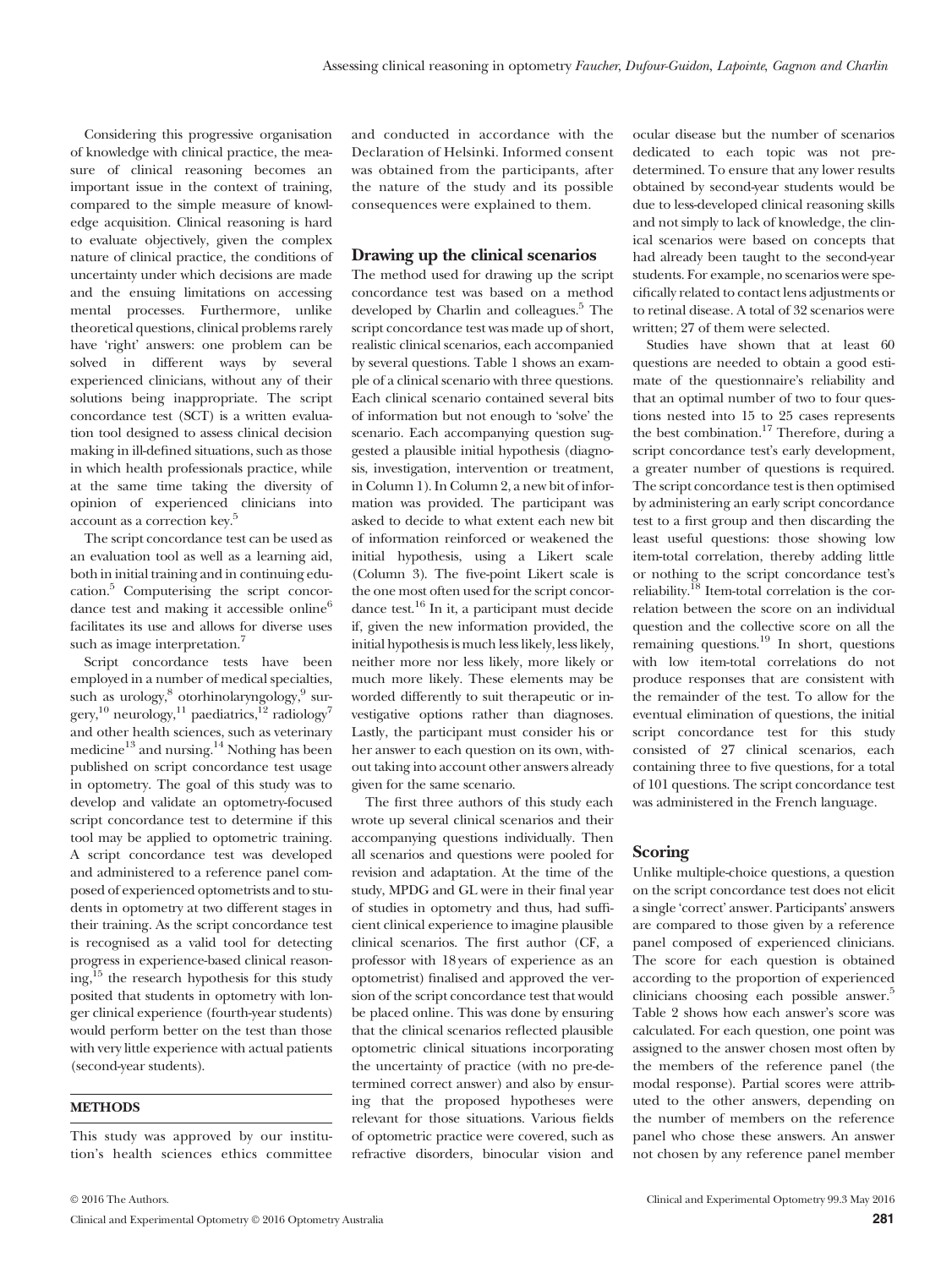| If you are thinking of         | And then you find that               |    |          | Your hypothesis becomes |      |      |  |
|--------------------------------|--------------------------------------|----|----------|-------------------------|------|------|--|
| 1. An anterior uveitis         | The right pupil is miotic            | -2 |          |                         | $+1$ | $+2$ |  |
| 2. A recurrent corneal erosion | The patient is photophobic           | -2 | $\sim$ 1 |                         | +1   | $+2$ |  |
| 3. An infiltrative keratitis   | The patient is a contact lens wearer | -2 | $\sim$ 1 |                         | ÷٦   | $+2$ |  |

A 21-year-old man presents with redness and pain in his right eye that he has felt since this morning.

Table 1. An example of a script concordance test clinical scenario with three questions. Answer -2 = much less likely; -1 = less likely; 0 = neither less nor more likely;  $+1$  = more likely;  $+2$  = much more likely.

| Answer                                                         | -2  | -1  |       |       | $+2$ |
|----------------------------------------------------------------|-----|-----|-------|-------|------|
| Number of experienced optometrists who have chosen each answer |     |     |       |       |      |
| Score                                                          | 0/8 | 0/8 | 1/8   | 3/8   | 8/8  |
| Credit for each possible answer                                |     |     | 0.125 | 0.375 |      |

Table 2. An example of the script concordance test scoring system. Suppose a panel of 12 experienced optometrists was asked to respond to a script concordance test question and one experienced optometrist chose answer 0, three experienced optometrists chose answer +1 and eight experienced optometrists chose answer +2. The scoring for this question would be: answers -2 and -1, both 0 point; answer 0,  $0.125$  point; answer +1,  $0.375$  point; and answer +2, 1 point.

was rated zero. The total score for the script concordance test was then calculated using the sum of credits obtained for each question, divided by the total obtainable credit for the script concordance test as a whole. This total was multiplied by 100 to yield the result as a percentage.<sup>15</sup>

#### **Participants**

#### THE REFERENCE PANEL

To ensure score reliability, a reference panel must be composed of at least 10 members; a panel of over 20 members does not significantly increase reliability.<sup>20</sup> For this study, the reference panel consisted of 12 optometrists practising in the school of optometry's clinic, where they supervise student in-house internships. To ensure that these optometrists had sufficient experience, it was stipulated that they had to have been in practice for at least six years. This criterion was selected based on studies in the development of professional expertise, which concluded that at least six to 10 years of experience are needed to attain 'expert' level, although experience alone is insufficient.<sup>21,22</sup>

#### THE STUDENTS

In the institution where the study was conducted, the optometric curriculum includes a two-term preparatory class (pre-optometry or year 'zero'), followed by nine terms in the optometric program per se (from the first to the fourth year, including internships and externships). This study was conducted with a convenience sample of students in optometry from two different learning levels: second and fourth years. Given the low number of students (42 to 46 per learning level) and given that answering the script concordance test was not part of their curriculum, the study was conducted over two consecutive years: February-March 2014 and February 2015. The students volunteered after receiving invitations to participate via their institutional email. Students who had already taken a script concordance test were excluded. All the students who were in the middle of their second year of studies in the optometric program were invited to participate (42 in 2014 and 46 in 2015). Twenty-six of them volunteered; twenty-three of these students went on to complete the script concordance test (nine in 2014 and 14 in 2015): these students had little clinical experience, having examined only a few patients (mostly classmates, friends and relatives). Fifty-nine fourth-year students were also invited to participate in the study (all the 42-student class in 2014 and only 17 students in 2015 because the other students in this class had already taken a script concordance test before). Twenty-three of them volunteered; 19 completed the script concordance test (16 in 2014 and three in 2015). The study took place approximately three months before the fourth-year students' graduation

and licensure. These fourth-year students had accumulated nearly two years of clinical experience, including one full year as fulltime interns and externs. They had examined approximately 700 patients, with supervision (complete eye examinations, including ocular health management), although this number varied from one student to another. The respect for confidentiality has prevented us from knowing the exact number of patients examined by every participant but the School of Optometry's Studies Committee makes sure that all the graduates have about the same amount of clinical experience.

Each student and each member of the reference panel was given a link to the Web platform housing the script concordance test for optometry, along with a username and modifiable password. Upon accessing the script concordance test online, the participants were shown ethical information relevant to their participation; participants were asked to give their informed consent by clicking on an icon containing the words 'I accept these conditions.' Next, instructions for the script concordance test were provided, including a sample clinical scenario accompanied by a set of questions. All the participants were required to answer the full 101-question script concordance test. Participants could stop their sessions when necessary, if they preferred completing the script concordance test in more than one session. No time limit was set. Connection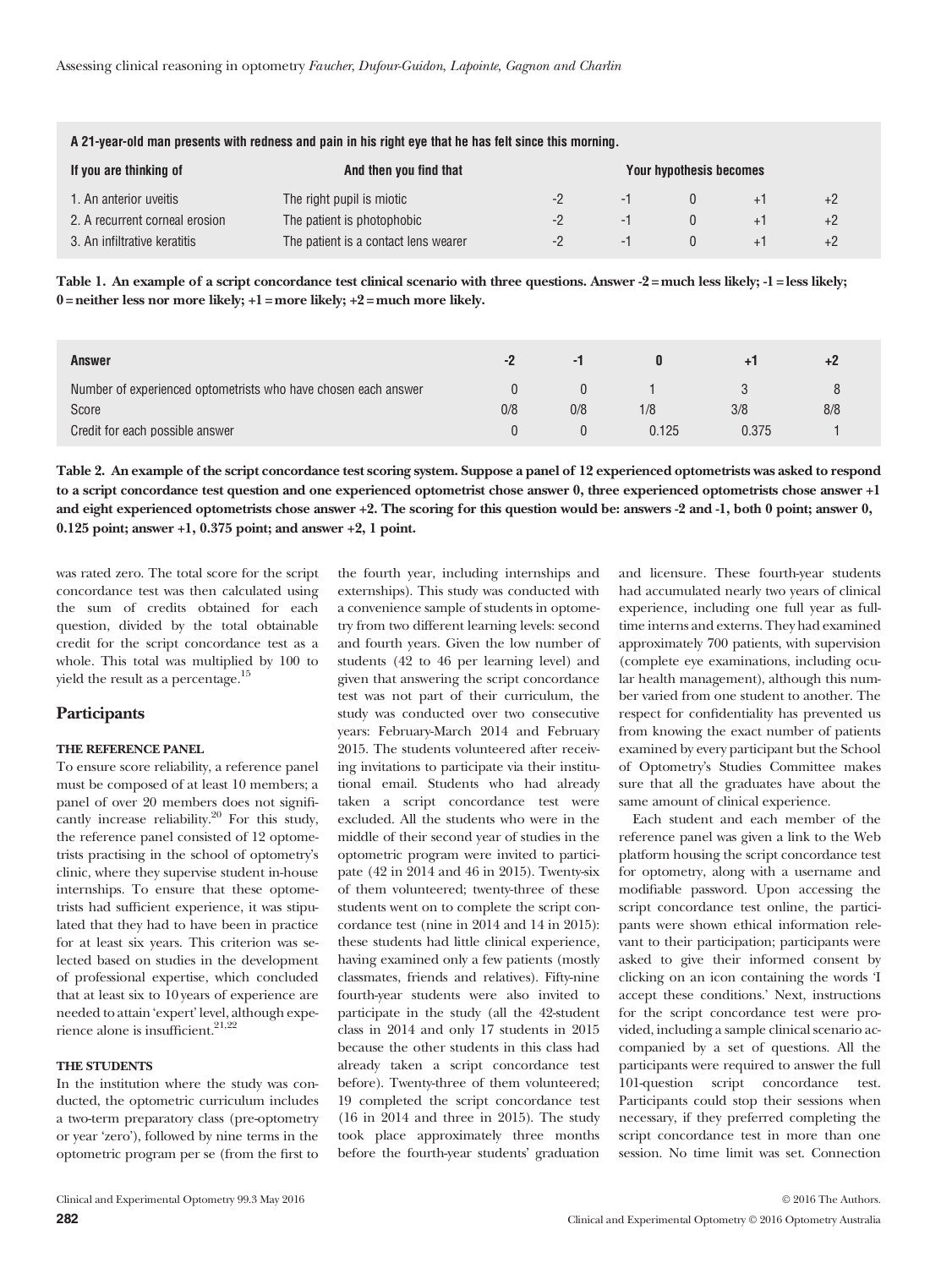time was not taken into account because it was impossible to determine whether a participant was taking a short break or working on the script concordance test. The deadline for completing the script concordance test was initially set at one week, but, given an unsatisfactory initial student participation rate, another five days were added in 2014 and seven days in 2015.

#### Statistical analysis

To shed light on which questions to retain to optimise the script concordance test, item-total correlation was calculated for each question, based on the answers provided by both the members of the reference panel and the students. After discarding the least useful questions, Cronbach's alpha reliability coefficient was used to assess the script concordance test's internal consistency. Cronbach's alpha is commonly used to describe the reliability of psychometric instruments. For example, it measures how well a set of questions evaluates a single unidimensional construct.23 The Kolmogorov–Smirnov test was used to assess the normality of the distributions and the Levene's test was used to assess the equality of variances. Finally, a t-test was used to compare the scores of students at both levels. Data were analysed using SPSS 20 software (Version 20; SPSS Inc., Chicago, Illinois, USA).

#### **RESULTS**

The script concordance test was optimised by discarding the questions with negative item-

total correlations. The resulting script concordance test consisted of 27 scenarios: one one-question scenario, seven two-question scenarios, 14 three-question scenarios and five four-question scenarios, for a total of 77 questions. Table 3 indicates the topics and age groups addressed in the 27 clinical scenarios. These 77 questions made up the final version of the script concordance test for calculating scores and comparing groups. The final script concordance test is not published because the authors plan to use the scenarios and questions for educational purposes in their institution. Subject to certain conditions, the script concordance test is made available upon request from the corresponding author.

Cronbach's alpha for the 77-question script concordance test was 0.80. The Kolmogorov–

|                           | <b>Topics of the scenarios</b> |                            |                        |                                |                                       | Age of patients in the scenarios |             |             |                    |  |
|---------------------------|--------------------------------|----------------------------|------------------------|--------------------------------|---------------------------------------|----------------------------------|-------------|-------------|--------------------|--|
| <b>Scenario</b><br>number | Refraction                     | <b>Binocular</b><br>vision | Reduction<br>of vision | Anterior<br>segment<br>disease | Glaucoma /<br>neurological<br>disease | $0 - 18$                         | 19-64       | $65+$       | <b>Unspecified</b> |  |
| $\mathbf{1}$              | $\mathsf X$                    |                            |                        |                                |                                       |                                  | $\mathsf X$ |             |                    |  |
| $\sqrt{2}$                |                                |                            | $\mathsf X$            |                                |                                       |                                  | $\mathsf X$ |             |                    |  |
| $\sqrt{3}$                | $\mathsf X$                    |                            | $\mathsf X$            |                                |                                       |                                  |             | $\mathsf X$ |                    |  |
| $\overline{4}$            |                                |                            | $\mathsf X$            |                                |                                       | $\mathsf X$                      |             |             |                    |  |
| $\overline{5}$            |                                |                            |                        | $\mathsf X$                    |                                       |                                  | $\mathsf X$ |             |                    |  |
| $\boldsymbol{6}$          | $\mathsf X$                    | $\mathsf X$                |                        |                                |                                       |                                  | $\mathsf X$ |             |                    |  |
| $\overline{7}$            |                                |                            |                        | $\mathsf X$                    |                                       |                                  | $\mathsf X$ |             |                    |  |
| $\, 8$                    |                                |                            |                        |                                | $\mathsf X$                           |                                  | $\mathsf X$ |             |                    |  |
| $\boldsymbol{9}$          |                                | $\mathsf X$                |                        |                                | $\mathsf X$                           |                                  |             |             | $\mathsf X$        |  |
| 10                        |                                |                            |                        | $\mathsf X$                    |                                       |                                  |             |             | $\mathsf X$        |  |
| 11                        |                                |                            |                        | $\mathsf X$                    |                                       |                                  |             |             | $\mathsf X$        |  |
| 12                        |                                |                            |                        | $\mathsf X$                    |                                       |                                  |             | $\mathsf X$ |                    |  |
| $13$                      |                                |                            |                        | $\mathsf X$                    |                                       |                                  | $\mathsf X$ |             |                    |  |
| 14                        |                                | $\mathsf X$                |                        |                                | $\mathsf X$                           |                                  | $\mathsf X$ |             |                    |  |
| 15                        | $\mathsf X$                    | $\mathsf X$                |                        |                                |                                       | $\mathsf X$                      |             |             |                    |  |
| $16$                      | $\mathsf X$                    | $\mathsf X$                | $\mathsf X$            |                                |                                       | $\mathsf X$                      |             |             |                    |  |
| 17                        |                                |                            |                        |                                | $\mathsf X$                           |                                  | $\mathsf X$ |             |                    |  |
| $18$                      | $\mathsf X$                    | $\mathsf X$                | $\mathsf X$            |                                |                                       | $\mathsf X$                      |             |             |                    |  |
| $19$                      |                                | $\mathsf X$                |                        |                                |                                       | $\mathsf X$                      |             |             |                    |  |
| $20\,$                    | $\mathsf X$                    |                            | $\mathsf X$            |                                |                                       | $\mathsf X$                      |             |             |                    |  |
| 21                        |                                |                            |                        | $\mathsf X$                    |                                       |                                  | $\mathsf X$ |             |                    |  |
| 22                        |                                |                            |                        |                                |                                       | $\mathsf X$                      |             |             |                    |  |
| 23                        |                                |                            | $\mathsf X$            |                                |                                       |                                  | $\mathsf X$ |             |                    |  |
| 24                        |                                |                            | $\mathsf X$            |                                |                                       |                                  |             | $\mathsf X$ |                    |  |
| 25                        |                                |                            |                        | $\mathsf X$                    |                                       |                                  | $\mathsf X$ |             |                    |  |
| $26\,$                    | $\mathsf X$                    |                            |                        |                                |                                       |                                  | $\mathsf X$ |             |                    |  |
| 27                        | $\mathsf X$                    |                            |                        |                                |                                       |                                  | $\mathsf X$ |             |                    |  |
| Total                     | $\boldsymbol{9}$               | $\sqrt{7}$                 | $\, 8$                 | $\, 8$                         | $\overline{4}$                        | $\sqrt{7}$                       | 14          | 3           | $\sqrt{3}$         |  |

© 2016 The Authors. Clinical and Experimental Optometry © 2016 Optometry Australia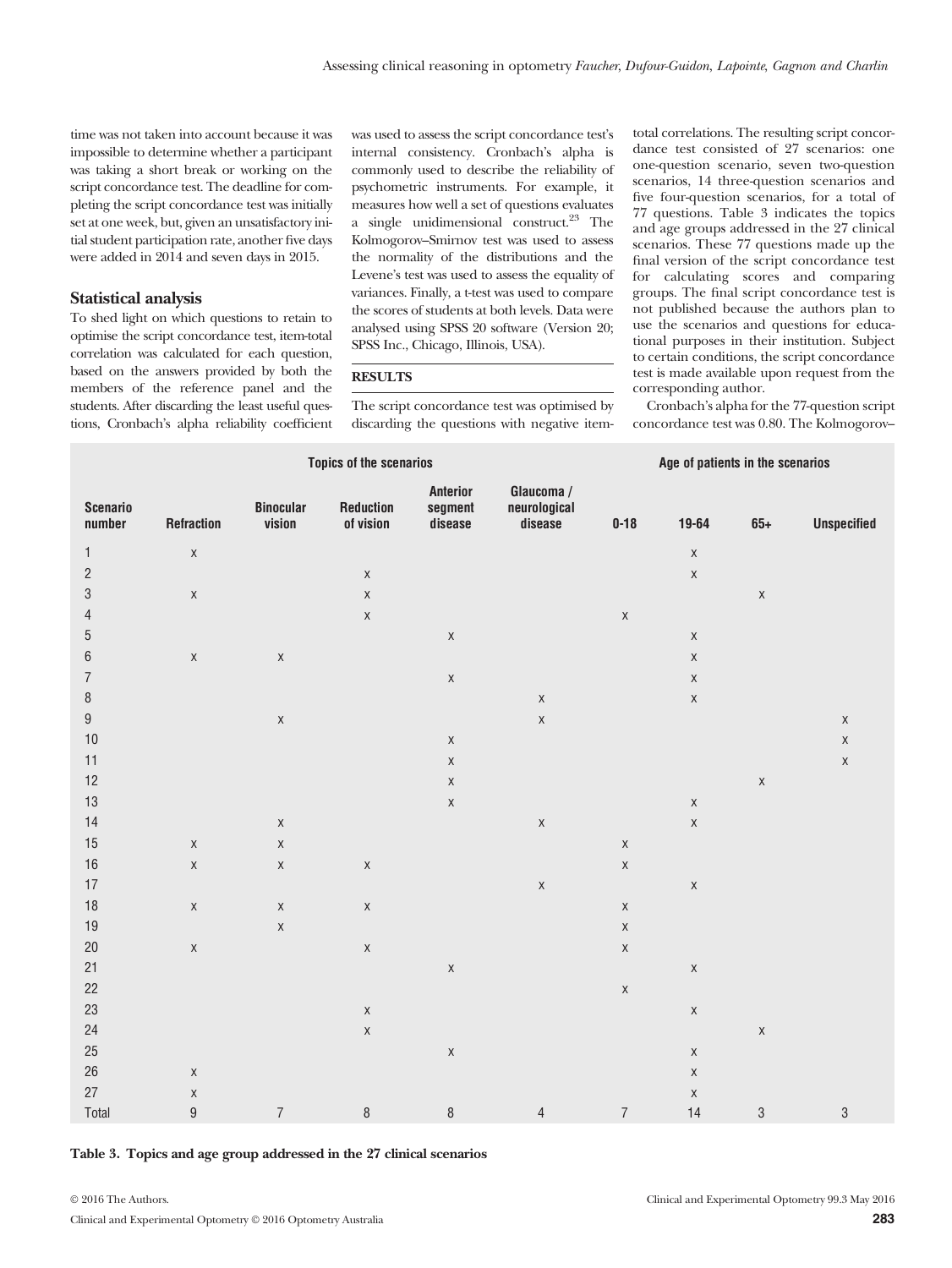Smirnov test revealed that the results to the script concordance test were normally distributed (second-year students  $p = 0.53$ ; fourth-year students  $p = 0.72$ ). The Levene's test showed that variances in the two groups were equal  $(p=0.578)$ . The group comparison (Figure 1) shows that the second-year students'scores were statistically lower  $(n=23;$  mean score = 66.4  $\pm 7.86$  per cent) than those of the fourth-year students (n = 19; mean score =  $75.5 \pm 5.97$  per cent;  $t = -4.141$ ;  $p < 0.001$ ).

#### DISCUSSION

The goal of this study was to develop and validate a script concordance test for the field of optometry. A valid script concordance test must be able to discriminate along levels of experience. As expected, the fourth-year students of optometry obtained significantly higher scores than did the second-year students. Because length of training and program structure vary between health science professions and educational institutions, it is difficult to compare these results with those obtained in other fields. Many studies in medicine compare script concordance test scores between medical students and residents. For example, Kania and colleagues $9$  found a significant difference in otorhinolaryngological script concordance test scores between fourth to sixth-year medical students  $(n=21)$ ; score = 58.3 per cent) and residents in otorhinolaryngology ( $n = 22$ ; score = 69.1 per cent), as did Sibert and colleagues $8$  in urology



Figure 1. Boxplot of scores on the 77-question script concordance test, by level of training, namely 2 and 4 years

between medical students ( $n = 23$ ; score =  $51.45$ per cent) and urology residents  $(n=25;$ score = 62.27 per cent) and Boulouffe and  $\text{colleagues,}^{24}$  who compared clinical reasoning related to electrocardiographic readings between medical students  $(n=21)$ ; score = 59 per cent) and residents in emergency medicine or internal medicine  $(n = 19; score = 69.5 per cent)$ . The script concordance test has also discriminated between junior residents and senior residents, as demonstrated by Carrière and colleagues $^{12}$ in paediatric emergency medicine with firstyear junior residents  $(n = 21; score = 66.5)$ cent) and senior residents  $(n=11)$ ; score = 75.9 per cent), as well as by Nouh and colleagues, $25$  who administered a surgical script concordance test to junior residents  $(n = 96; score = 66.8 \text{ per cent})$  and senior residents  $(n = 106; score = 70.0 per$ cent) from nine general surgical programs across Canada. Although these studies were conducted with participants from various fields and levels of training, they all demonstrated that learners with low clinical experience score less well than do more experienced clinicians and that the difference between their scores is often around 10 per cent, like the results of the present study.

The student body in the school of optometry, where this study was conducted, consisted of only 42 to 46 students per level, so recruiting a large number of volunteers proved difficult. In 2015, the low participation rate by the fourth-year students can be explained by the fact that many students in this class had already taken a script concordance test previously and this disqualified them from participating in the present study. The lower participation rate by second-year students in 2014 can be explained by the fact that this study took place during their examination period. It is plausible to imagine that those second-year students agreeing to participate in the study had more confidence in themselves or had acquired better time-management strategies than those who refused. This would have allowed participants to devote time to this study in spite of the attention they needed to pay to their examinations. Since efficient time management is often associated with better academic performance,  $26,27$  the script concordance test results for some of the second-year students may be overestimated. If so, this did not prevent researchers from discriminating between the two student groups' performances.

Another factor to consider is the provenance of participants in this study. Student scores tend to be higher if members of the reference panel come from the same milieu as these students, or if they had mentored the students in some way. $2^8$  Therefore, the students' results at both levels might have been lower had the members of the reference panel not been practising at the clinic of the school of optometry. Similarly, optometric students from other institutions might be expected to score differently on this same script concordance test with this same reference panel. These differences in provenance of participants with regard to that of the reference panel would not affect the discriminative capacity of the script concordance test.<sup>28</sup> Thus, we are aware that the sample was not representative of the second or fourth year students from any school of optometry.

One may also question the fact that the participants were not under supervision while answering the script concordance test. Participants were asked to do the test on an individual basis, without consulting any document or other resource but this was not controlled. The participants would not benefit from divulging the contents of the script concordance test to their classmates or from consulting any other sources of information because their test results were anonymous and therefore, could not influence their summative evaluations. To our knowledge, no study has compared 'open-book' script concordance test scores to 'closed-book' scores but, considering that script concordance test clinical scenarios and questions involve ill-defined problems requiring clinical judgments and decisions going beyond theories learned in textbooks, it is unlikely that an open-book script concordance test would significantly influence student performance.

The Cronbach's alpha of 0.80 shows that this first script concordance test developed for optometry displays very good internal consistency. A value of 0.80 or higher is generally considered to be satisfactory for moderate-stakes tests, such as major year-end examinations in medicine, while a coefficient of 0.70 to 0.79 is acceptable for low-stakes tests, such as formative or summative assessments administered mid-course.<sup>29</sup> Therefore, the script concordance test is a relevant, reliable tool for assessing clinical reasoning in optometry. Several studies in other fields have demonstrated that it is possible to use script concordance tests for formative purposes, such as self-evaluation $30$  or for certification, $25,31$  whether as part of initial training,  $32$ continuing education $33$  or for identifying 'poorly performing' professionals.34 As this is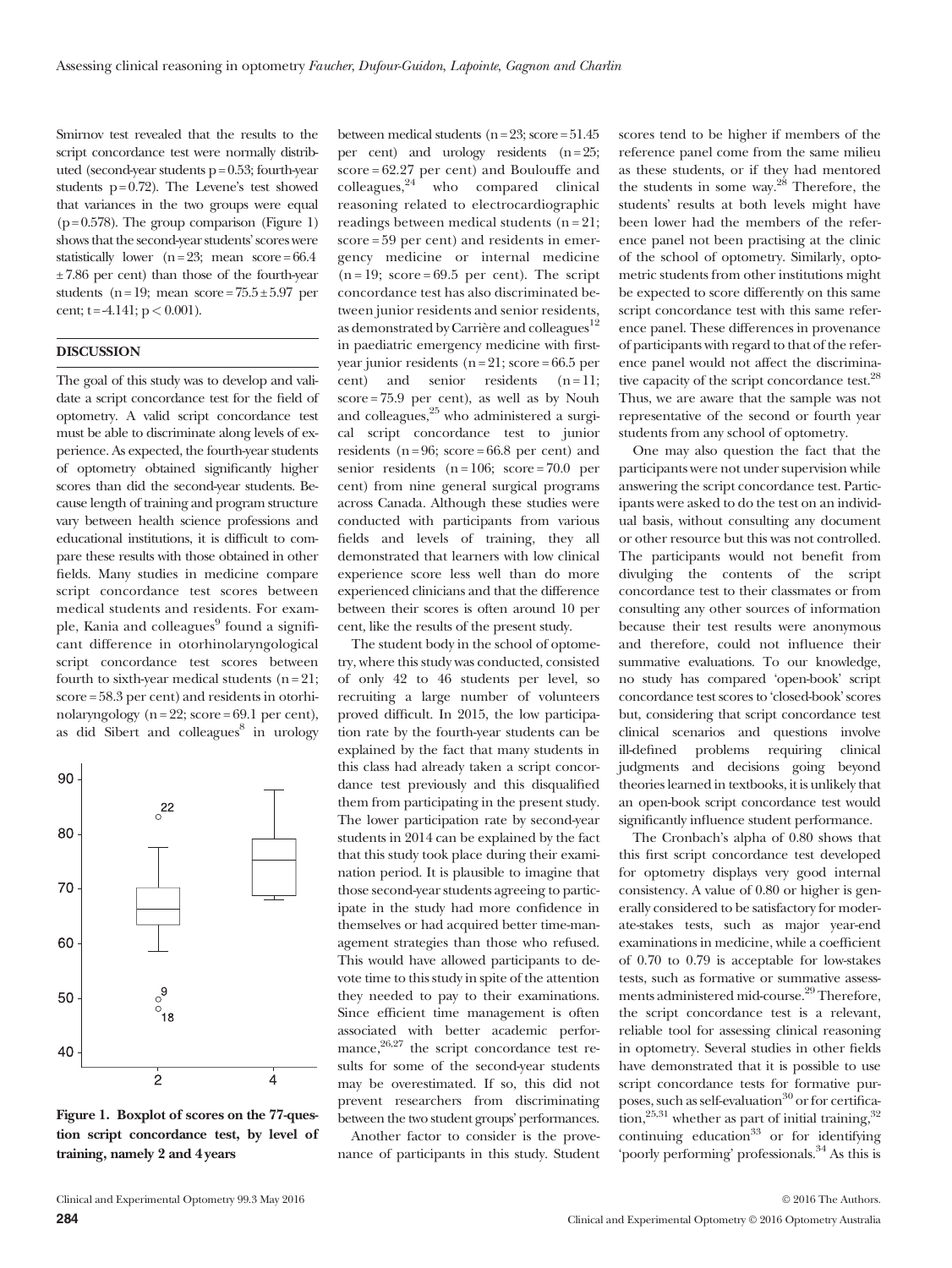the first study done on the use of a script concordance test in optometry, such possibilities remain to be explored. The 77-question test produced for this study could be used to assess different student or optometrist populations at various levels of expertise.

Previous studies have demonstrated that script concordance test results correlate fairly well with clinical performance, $35$  while they correlate poorly with multiple-choice questionnaires.35,36 It might have been useful to compare the results of the script concordance test with those obtained by students during their clinical internships. This facet was deliberately omitted to preserve the confidentiality of the answers and to reassure participants that their performance would not be viewed judgmentally. In fact, the Web platform options retained prevented tracking of participants' answers, for either students or the reference panel. This made it impossible for the researchers to discover whether students with higher script concordance test scores also had better academic or clinical performances. If the script concordance test were to be placed within a credited academic activity, verification of this aspect would become feasible.

Developing a script concordance test is an exacting task that calls upon the skills of a number of people. The writers should be familiar with the purpose, target audience and content domain of the test.18 Teams of two test writers optimise creativity and productivity.<sup>16</sup> The scenarios and questions are then revised and adapted to provide the best possible reflection of clinical reality.18 Recruiting a reference panel may at first seem to be a hindrance to developing a script concordance test, as answering questions on a script concordance test that has not been optimised (before the least-useful items are discarded) takes time. In practice, because the clinical situations proposed closely resemble the clinicians' own daily realities, and therefore they have no need to prepare, $37$  it was relatively easy to recruit members of the reference panel for this study. Once a script concordance test has been drawn up, it is an easy tool to administer and manage, especially once it is online. Numerous options are possible, depending on how the test is to be used: time limits, data de-identification, immediate or later feedback and so forth. For example, it might be possible to construct a script concordance test that allows learners to see how many members of the reference panel have answered every option on the Likert scale or a script concordance test might allow learners to view the comments made by the reference panel, if such comments had been collected, while the panel was answering the script concordance test. This would allow learners to compare their own reasoning processes with those of experienced professionals and it would encourage learners to reflect on their own capacities and learning processes.

Sound evidence supports the validity, reliability and feasibility of script concordance tests.<sup>28,37</sup> The script concordance test's scoring system accounts for the variability of responses of experienced health professionals to clinical situations; however, some authors have criticised the aggregate scoring method<sup>38,39</sup> and have suggested that members of a reference panel completing a script concordance test should also discuss their responses, clarify their rationales, and reach consensus on the correct answers.39 This goes against previous work that has shown that response variability among the members of a reference panel is a key determinant of a script concordance test's discriminatory power.<sup>40</sup> It has also been suggested that the avoidance of extreme responses (-2 or +2 on the Likert scale) could raise examinees' test scores $^{38,41}$  and that increasing the proportion of questions with extreme modal answers to 50 per cent would contribute to overcoming this problem.<sup>41</sup> Because the script concordance test is not yet known in optometry, it is unlikely that

|              | <b>Distribution of answers</b> |                      |                             |  |  |  |
|--------------|--------------------------------|----------------------|-----------------------------|--|--|--|
| Likert scale | Reference panel                | Second-year students | <b>Fourth-year students</b> |  |  |  |
| $-2$         | 15%                            | 12%                  | 12%                         |  |  |  |
| $-1$         | 19%                            | 23%                  | 23%                         |  |  |  |
| $\mathbf{0}$ | 24%                            | 19 %                 | 20%                         |  |  |  |
| $+1$         | 27%                            | 32%                  | 30%                         |  |  |  |
| $+2$         | 15%                            | 14%                  | 15%                         |  |  |  |

Table 4. The distribution of the answers given by the members of the reference panel and by the students

the participants in this study have intentionally exploited this potential weakness. Moreover, the distribution of answers was similar between the students and the members of the reference panel (Table 4), so this is unlikely to have had much effect on the results of this study. Research investigating optimal methods for selecting scoring and standard setting for script concordance tests is on-going.<sup>42–44</sup>

Since this first experience with a script concordance test in optometry has been shown to be conclusive, the next step will be expanding the bank of clinical scenarios. This means, among others, contemplating the creation of more scenarios with visual content (visual field, topography, imaging, photographs, videos). This is because interpreting such data requires perceptual and interpretative skills that are hard to assess using conventional methods.<sup>7</sup> In conclusion, this study has demonstrated the reliability and validity of the script concordance test in optometry. The script concordance test is an assessment and learning tool that is well worth considering as a complement to the pedagogical tools already available.

#### ACKNOWLEDGMENTS

The authors wish to thank Driss Kazitani for his technical assistance.

This study was funded by the Canadian Optometric Education Trust Fund (MPDG, GL and CF).

#### **REFERENCES**

- 1. Higgs J, Jones M. Clinical reasoning in the health professions. In: Higgs J, Jones M, eds. Clinical Reasoning in the Health Professions. 2nd Ed. Oxford: Butterworth-Heinemann, 2000. p 3–14.
- 2. Faucher C, Tardif J, Chamberland M. Optometrists' clinical reasoning made explicit: a qualitative study. Optom Vis Sci 2012; 89: 1774–1784.
- 3. Schmidt HG, Norman GR, Boshuizen HP. A cognitive perspective on medical expertise: theory and implication. Acad Med 1990; 65: 611–621.
- 4. Charlin B, Tardif J, Boshuizen HP. Scripts and medical diagnostic knowledge: theory and applications for clinical reasoning instruction and research. Acad Med 2000; 75: 182–190.
- 5. Charlin B, Roy L, Brailovsky C, Goulet F, van der Vleuten C. The Script Concordance test: a tool to assess the reflective clinician. Teach Learn Med 2000; 12: 189–195.
- 6. Sibert L, Darmoni SJ, Dahamna B, Weber J, Charlin B. Online clinical reasoning assessment with the Script Concordance test: a feasibility study. BMC Med Inform Decis Mak 2005; 5: 18.
- 7. Brazeau-Lamontagne L, Charlin B, Gagnon R, Samson L, van der Vleuten C. Measurement of perception and interpretation skills during radiology training: utility of the script concordance approach. Med Teach 2004; 26: 326–332.
- 8. Sibert L, Charlin B, Corcos J, Gagnon R, Lechevallier J, Grise P. Assessment of clinical reasoning competence in urology with the script